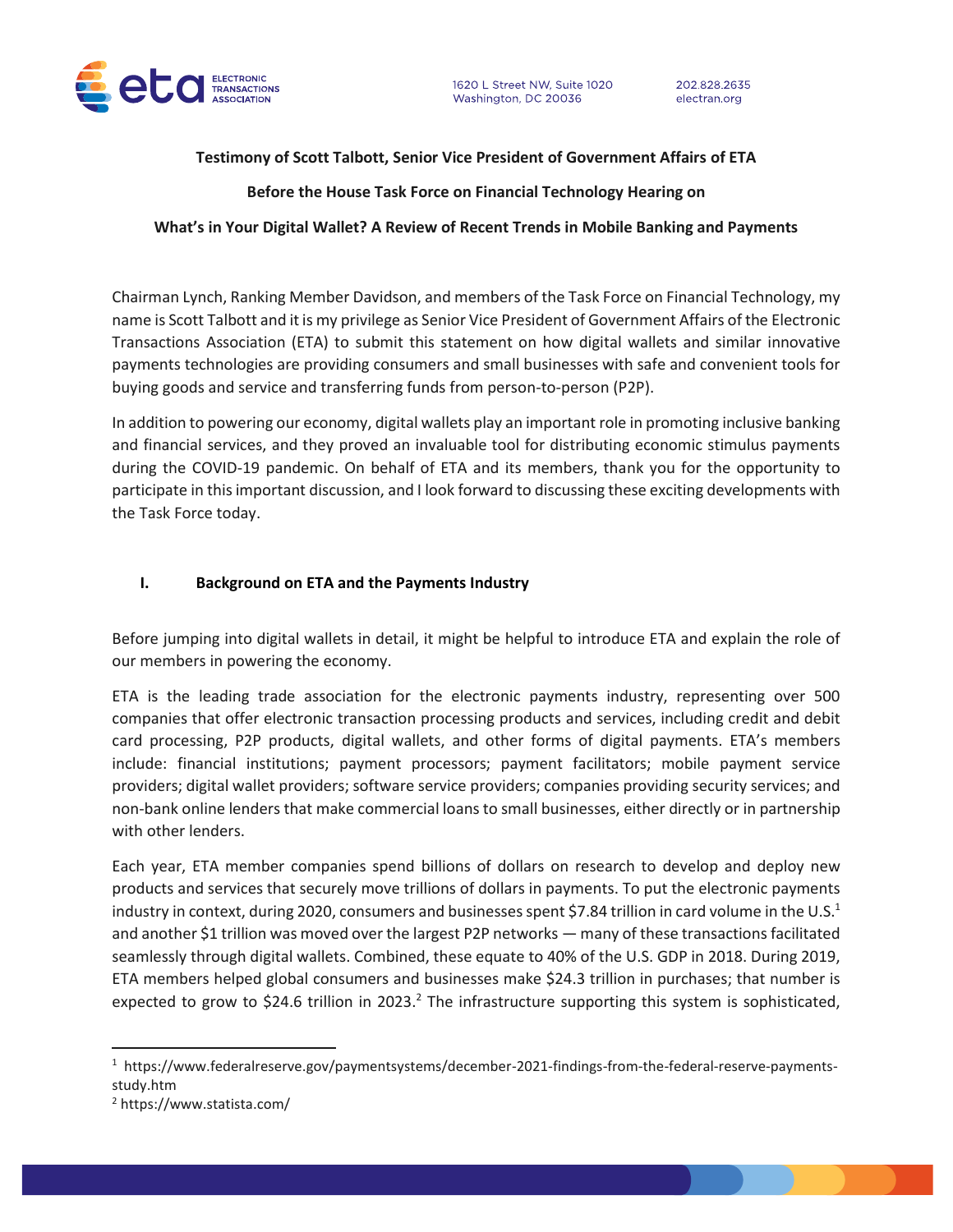

1620 L Street NW, Suite 1020 Washington, DC 20036

202.828.2635 electran.org

secure, and fast — processing over 300,000 transactions per minute. The electronic payments system is also reliable — it operates 24/7/365, in the U.S. and around the globe, without interruption. And ETA members are not slowing down; the industry is constantly investing and innovating, creating new financial services and payments products that benefit individuals and small businesses alike.

Thanks to our industry, individuals and merchants have a wide array of electronic payment options available that allow them to instantly and safely transfer money to one another, store their money and their credit cards on their smartphones, buy products and services online, and quickly and safely purchase goods in stores with the mere tap of a card or phone. That innovation has accelerated in recent years in response to consumer demand and has been fueled by competing technologies, such as the development of digital wallets

#### **II. Overview of Digital and Mobile Wallets**

Every day, Americans use digital wallets to pay for coffee on the way to work, make secure payments at stores, and pay babysitters when taking time out with friends and family. But what is this technology, and how does it work?

Digital wallets can be defined broadly to include mobile and other online applications that allow users to process payments, access account information, and pay for services. Digital wallets provide users with access to stored payment credentials, which may include a credit or debit card, bank account, or, less commonly, a prepaid or gift card linked to the phone or app. This technology has gained popularity with consumers as a safe and convenient way to transmit funds in multiple settings, including for online purchases, payments at brick-and-mortar retailers, and person-to-business (i.e., bill pay) and P2P transfers. The concept of the digital wallet has been swiftly embraced by the public due to its ease of use. The user just has to download and register a mobile wallet app on his or her phone.

The benefits of digital wallets are numerous. By leveraging existing payment technologies, such as credit cards, automated clearing house (ACH) payments, or bank accounts, digital wallets allow consumers to make payments at almost any store in the country. Moreover, wallets are almost always accessible through a consumer's phone or online, which makes them easy to use in person or through a computer or tablet and enhances merchants' ability to meet consumers where they are – literally (aka omnichannel). In most cases, the transfer of payment is free for the user and comes directly out of his or her bank account or credit card (which they have linked to the mobile application). Put differently, consumers and businesses have safe and convenient payments right at their fingertips, whether for purposes of buying goods or services or for sending money to friends and family.

Digital wallets are not only ubiquitous, but they are also highly secure. The industry employs a multi-level approach to security. To access a smartphone, some form of authentication is required such as biometric (fingerprint, face recognition) or entry of a pin. The use of new authentication methods to verify and authenticate transactions helps minimize potentially fraudulent transactions. These new tools include the use of the following: tokenization, biometric authentication, including the use of thumbprints, facial, and voice recognition; and geolocation that compares the merchant's location with the location of the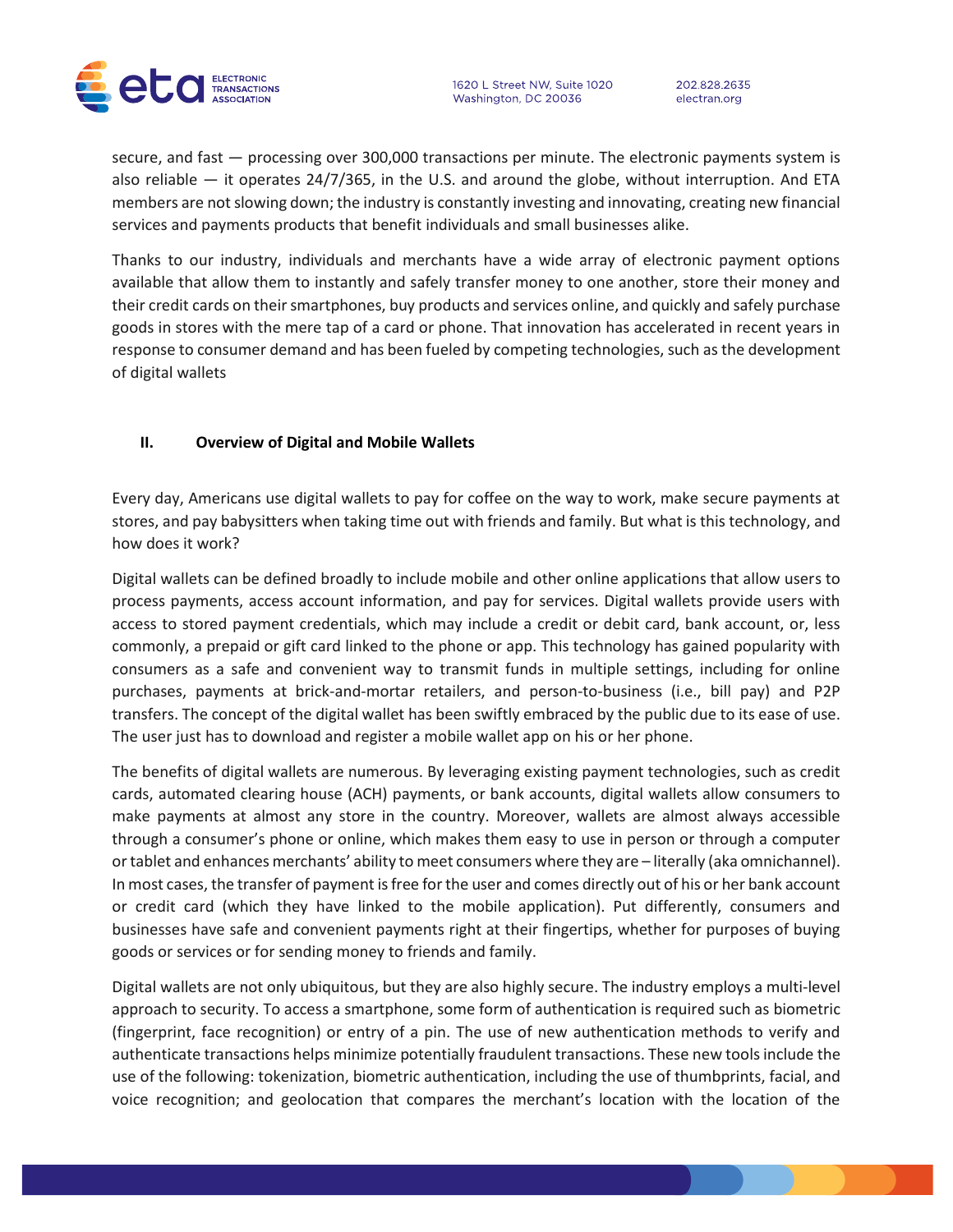



202.828.2635

electran.org

consumer's phone. Visa estimates that AI analytics helped reduce payment card fraud by \$26 billion in 2021.<sup>3</sup>

Additionally, the payments industry has introduced point-to-point encryption (P2PE) and the tokenization of data to minimize or eliminate the exposure of unencrypted data in connection with a purchase. In most cases, digital wallets do not hold any actual payment card numbers, instead converting the payment card number to a token. When making a transaction, it is the token that is transmitted to the issuing bank, which converts the token back to the account number. Thus, even if a transaction using a mobile wallet was compromised, the bad actor would only have access to a token that could not be used to commit fraud. Visa estimates that tokenization has led to a 2.5% increase in approval rates for merchants and has reduced fraud by 28%<sup>4</sup>.

In addition to security, another important feature of digital wallets is that they are contactless, which means that they allow a consumer to make a purchase by simply tapping the card or device at a terminal. Contactless products often use a technology called Near Field Communication (NFC), which allows the card or phone to communicate with the terminal when cardholders place their payment card or mobile phone near it.

Consumers are increasingly adopting contactless payment because it allows them to pay without touching anything other than their own card or their own phone. They are not required to hand their card to a cashier or dip or swipe their card into the point-of-sale terminal. The use of contactless payment methods proved invaluable during the pandemic. For example:

- According to a Fiserv study, nearly 24% of respondents believed mobile payments were the safest to prevent the spread of the virus, compared to 6% of respondents saying cash was safest and 4% saying checks were. Nearly 67% of mobile payment users expect the increased use to be permanent.<sup>5</sup>
- A Mastercard Global Consumer study (April 2020) found that between February and March 2020, contactless transactions grew twice as fast as non-contactless transactions in grocery and drug stores.<sup>6</sup>
- $\bullet$  Visa<sup>7</sup> reported that in March 2020, 31 million Americans tapped a card or mobile device, a rate that is almost 50% higher than it was six months prior; and from March 2019 to March 2020, there was a 150% increase in contactless payments.

<sup>3</sup> https://usa.visa.com/dam/VCOM/blogs/visa-trust-in-digital-payments-infographic.pdf

<sup>4</sup> https://usa.visa.com/dam/VCOM/blogs/visa-trust-in-digital-payments-infographic.pdf

<sup>5</sup> https://www.fiserv.com/en/about-fiserv/resource-center/consumer-research/2020-expectations-experiencesconsumer-finances-covid19.html?\_ga=2.206902867.1552485462.1615948799-1459718161.1615948799

<sup>6</sup> https://www.mastercard.com/news/press/press-releases/2020/april/mastercard-study-shows-consumersglobally-make-the-move-to-contactless-payments-for-everyday-purchases-seeking-touch-free-paymentexperiences/

<sup>7</sup> https://usa.visa.com/visa-everywhere/blog/bdp/2020/04/30/merchants-and-consumers-1588276426783.html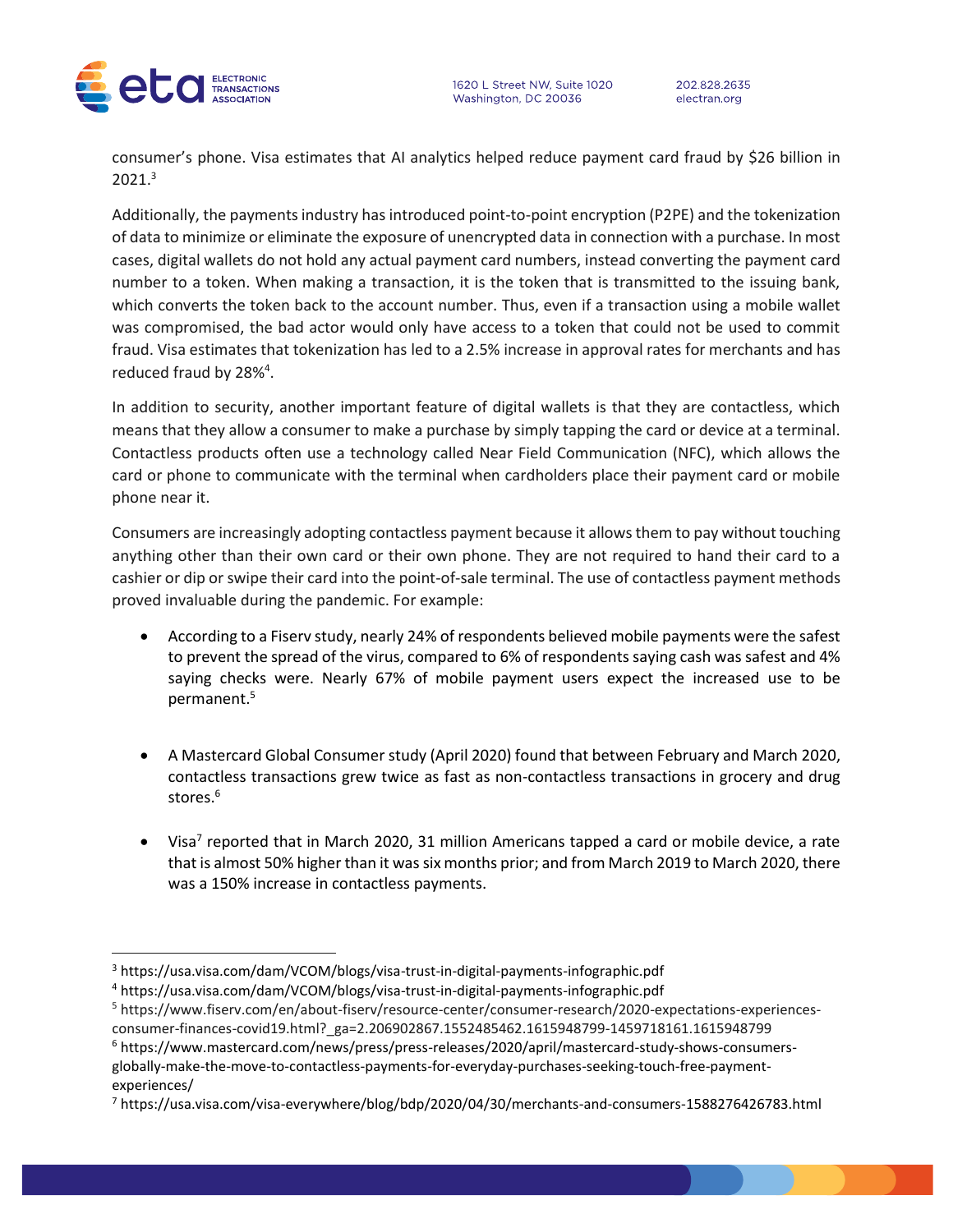

- Nearly one-third of the US population uses NFC to make payments at POS locations.
- Based on data from PaymentsSource's Future of Money Survey released in November 2020, 48% of Gen Z survey respondents stated that they would be extremely or very interested in using a mobile wallet as a primary payment method for all in-store transactions. Millennials scored even higher, at a 61% level.<sup>8</sup>
- Gen Z went from 3% mobile wallet usage as a primary payment method in February 2020 to 9% in November 2020, and millennials went from 2% to 7% in the same time period. Consumers above the age of 75 are also adopting mobile wallet payments. Although seniors' use of digital wallets remains around 7%, it experienced a three-fold increase from 2% in 2019.

Put simply, digital wallets have grown dramatically in popularity because they provide consumers and businesses with safe and convenient payment options.

On this point, I'd like to take a brief moment to recognize the important role that the payments industry — including digital wallet providers — played in helping consumers and businesses weather the many challenges of the COVID-19 pandemic. It is worth noting that during the heart of the pandemic, over 4 million payments were distributed via prepaid debit cards and the providers were able to keep the fraud to a record low percentage.

ETA's members helped the federal government deliver billions in stimulus money under the CARES Act, especially to low-income Americans, including Economic Impact Payments and unemployment benefits. Over four million payments were distributed by prepaid debit cards, with many of these cards capable of being stored safely and conveniently in digital wallets for future use.

In addition, with COVID-19 having forced most of the country to shelter in place for weeks at a time, digital wallets provided a way for consumers and businesses to engage in necessary transactions, such as paying remotely for the delivery of groceries, paying restaurants for curbside or delivery services, and transmitting funds to family members. As discussed, digital wallets, in particular, helped support social distancing by offering a "contactless" way for consumers to pay for goods and services without touching public equipment or passing cards back and forth to cashiers. All of the benefits combined to make digital wallets a critical tool during a time of great uncertainty in our country.

#### **III. Digital Wallets Are Subject to a Comprehensive Legal Framework**

While it is clear that digital wallets offer consumers and businesses numerous benefits, it's equally important to recognize that these services are offered within a robust federal and state legal framework. ETA has published a white paper on the *Overview of Laws and Regulations Governing Payments and* 

<sup>8</sup> https://arizent.brightspotcdn.com/e0/4f/07e37f224befa7a43e60383471d2/future-of-money-report-final-2020.pdf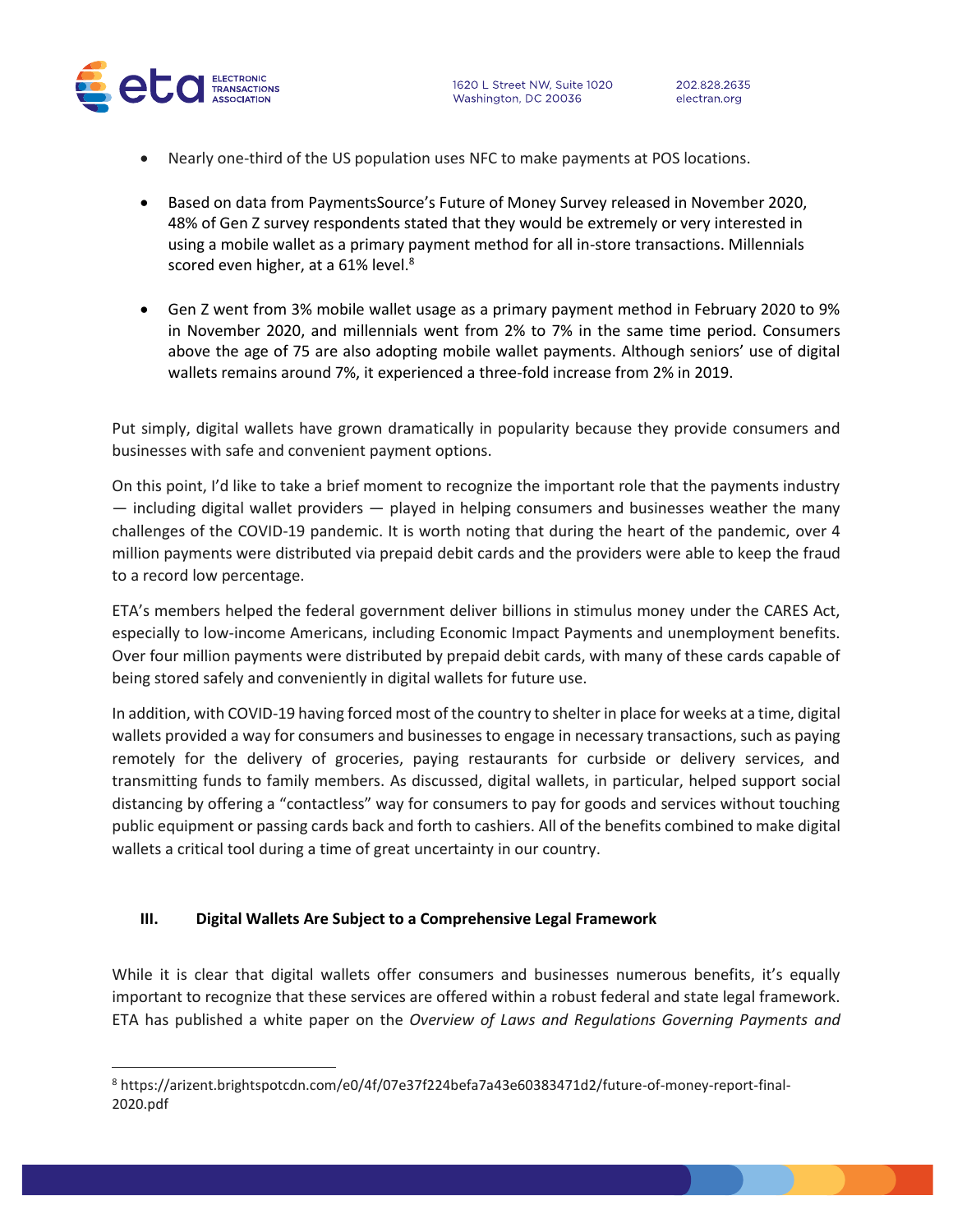

1620 L Street NW, Suite 1020 Washington, DC 20036

202.828.2635 electran.org

Related Services<sup>9</sup> that provides a detailed outline of relevant federal and state laws. A few such laws are worth highlighting. Mobile wallets, depending on how they are structured, may implicate the Bank Secrecy Act and state money transmission laws, the Electronic Fund Transfer Act, information security requirements, the Gramm-Leach-Bliley Act, the CFPB's prepaid account rule, federal and state prohibitions on unfair and deceptive acts and practices, among many others. In addition, digital wallets are often provided through relationships with banks and other regulated financial services providers, meaning that wallet providers are generally required by contract to comply with various legal and regulatory obligations pushed down by the bank or financial services partner.

And that is just the beginning. The payments industry has always been a leader in self-regulatory efforts, including the development of robust and sophisticated self-regulatory programs to further protect the integrity of the payments ecosystem and the consumers and businesses that rely on it with every transaction. These self-regulatory programs govern many of the payment methods offered through digital wallets, including credit and debit cards and ACH transactions.

The card brand rules also establish customer due diligence, contract, transaction monitoring, and data security requirements. In particular, the payments industry took the lead in developing the Payment Card Industry Data Security Standard (PCI-DSS) for handling the safety of cardholder data. The PCI-DSS sets forth requirements designed to ensure that companies that process, store, or transmit credit card information maintain a secure environment for such data.

Finally, the payments industry has a long history of fighting fraud through robust underwriting and monitoring policies and procedures. With the benefit of decades of expertise, ETA members have developed effective due diligence programs to prevent fraudulent actors from accessing payment systems, monitor the use of those systems, and terminate access for network participants that engage in fraud. Working with its members and industry and government stakeholders, ETA has published various guidelines that provide underwriting and diligence best practices for merchant and risk underwriting, including the "Guidelines on Merchant and ISO Underwriting and Risk Monitoring" and "Payment Facilitator Guidelines."

These are just some of the tools that the payments industry has developed in recent years to fight fraud, protect consumers, and ensure the integrity of the payments ecosystem. These efforts have been remarkably successful in reducing fraud while ensuring that consumers have access to fast, reliable, and safe payment options.

#### **IV. Digital Wallets Support Financial Inclusion and Access to Financial Services**

Finally, I'd like to emphasize the payments industry's commitment to financial inclusion, and the important role that digital wallets play in providing all Americans with access to safe, affordable, and convenient payment options.

<sup>9</sup> https://www.electran.org/wp-content/uploads/ETA-WP-FedStatePayments-1.pdf